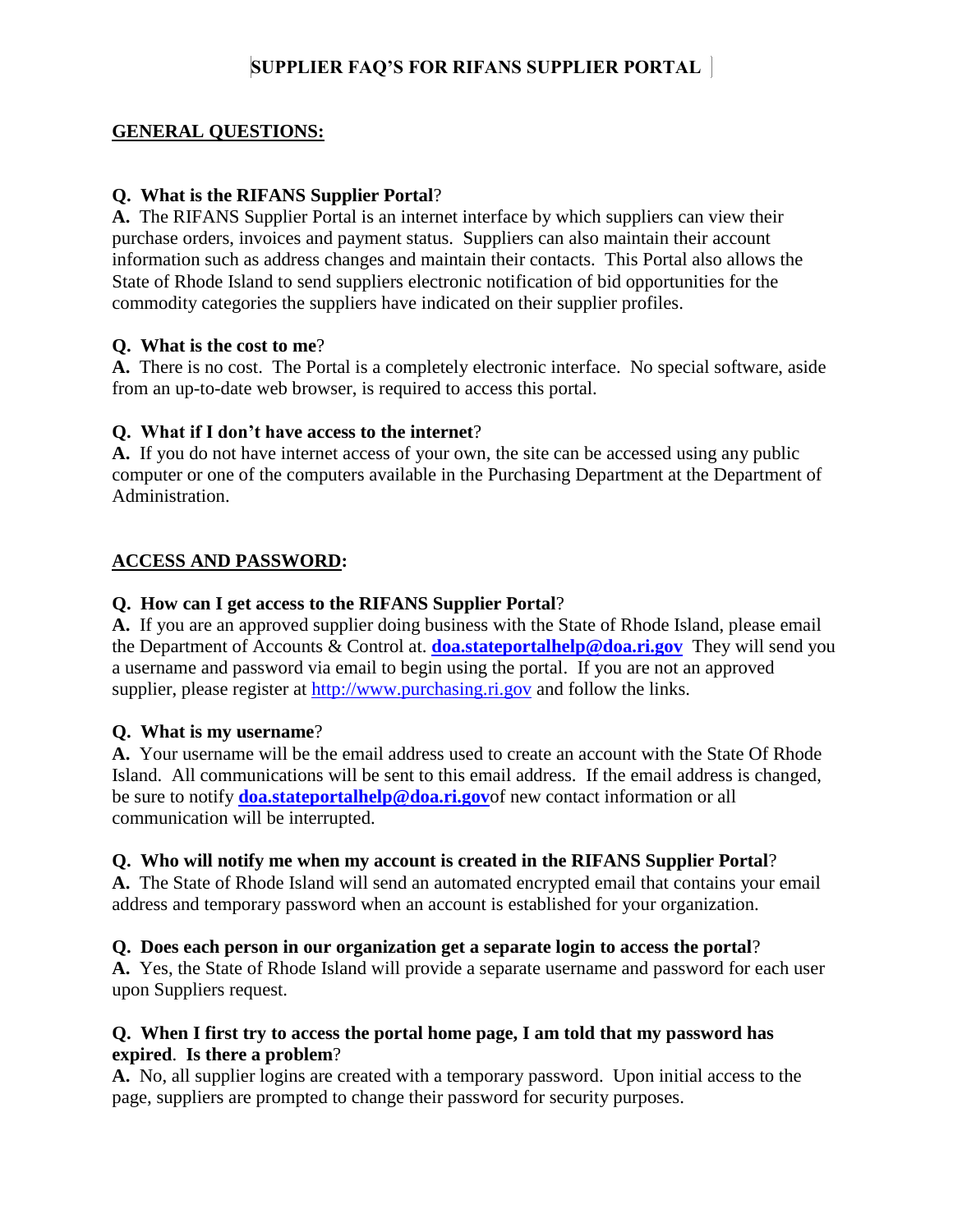## **Q. I typed my password incorrectly 4 (four) times, now my account is locked, and I am unable to login to the portal. What should I do?**

**A.** Immediately send an email to **[doa.stateportalhelp@doa.ri.gov](mailto:doa.stateportalhelp@doa.ri.gov)**. Your password will be reset. The portal will automatically lock the account after 4 (four) invalid attempts. You will **NOT** be able to gain access until the State of Rhode Island releases the lock.

## **Q. I forgot my password. Who should I contact to get a new password**?

A. Send an email to **[doa.stateportalhelp@doa.ri.gov](mailto:doa.stateportalhelp@doa.ri.gov)** so they can reset your password. A new password will be generated by the portal system and an email will be sent to your account with your temporary password.

## **Q. There is another person in my organization who wants access to the portal. How do I request this access**?

A. Send an email to **[doa.stateportalhelp@doa.ri.gov](mailto:doa.stateportalhelp@doa.ri.gov)** and provide the following information: First and last name; email address; phone number; job title. The Supplier Administrator will review the request and register the user if appropriate.

# **Q. When I login to the portal I get an error. Why**?

**A.** Please report this error to **[doa.stateportalhelp@doa.ri.gov](mailto:doa.stateportalhelp@doa.ri.gov)**. This may be an application issue and/or may need further review by Tech support.

## **Q. How often should I login to the portal**?

**A.** It depends on your business needs. The portal will send you a notification when an action is required from you. You should log in frequently. See next question.

# **Q. I have not used the portal for over 90 (ninety) days. Will my original login still work**?

**A.** No, if the portal has not been accessed within 90 (ninety) days, the login will be deactivated. You will need to email **[doa.stateportalhelp@doa.ri.gov](mailto:doa.stateportalhelp@doa.ri.gov)** to request your account to be reactivated.

## **Q. Why does the system log me out after inactivity**?

**A.** This is done for **security** purposes.

# **Q. What do we do when one of our employees with portal access leaves our organization**?

**A.** You need to immediately email **[doa.stateportalhelp@doa.ri.gov](mailto:doa.stateportalhelp@doa.ri.gov)** or call 401-222-1888 to have the user account disabled so that the former employee will not be able to access the portal.

# **USER NOTIFICATIONS:**

## **Q. My RIVIP username and password do not work when I try to log in to the portal, what am I doing wrong?**

**A.** RIVIP and RIFANS are two separate systems and require different usernames and passwords. Please note that once are registered in the RIFANS Supplier Portal you will receive a separate username and password that is different from your RIVIP username and password.

# **Q. What if I have not completed a supplier registration package?**

**A.** Please complete the Supplier Registration Package located at [http://www.purchasing.ri.gov.](http://www.purchasing.ri.gov/) Allow up to two (2) weeks for processing, email the Department of Accounts and Control at **[doa.stateportalhelp@doa.ri.gov](mailto:doa.stateportalhelp@doa.ri.gov)** for a valid username and password.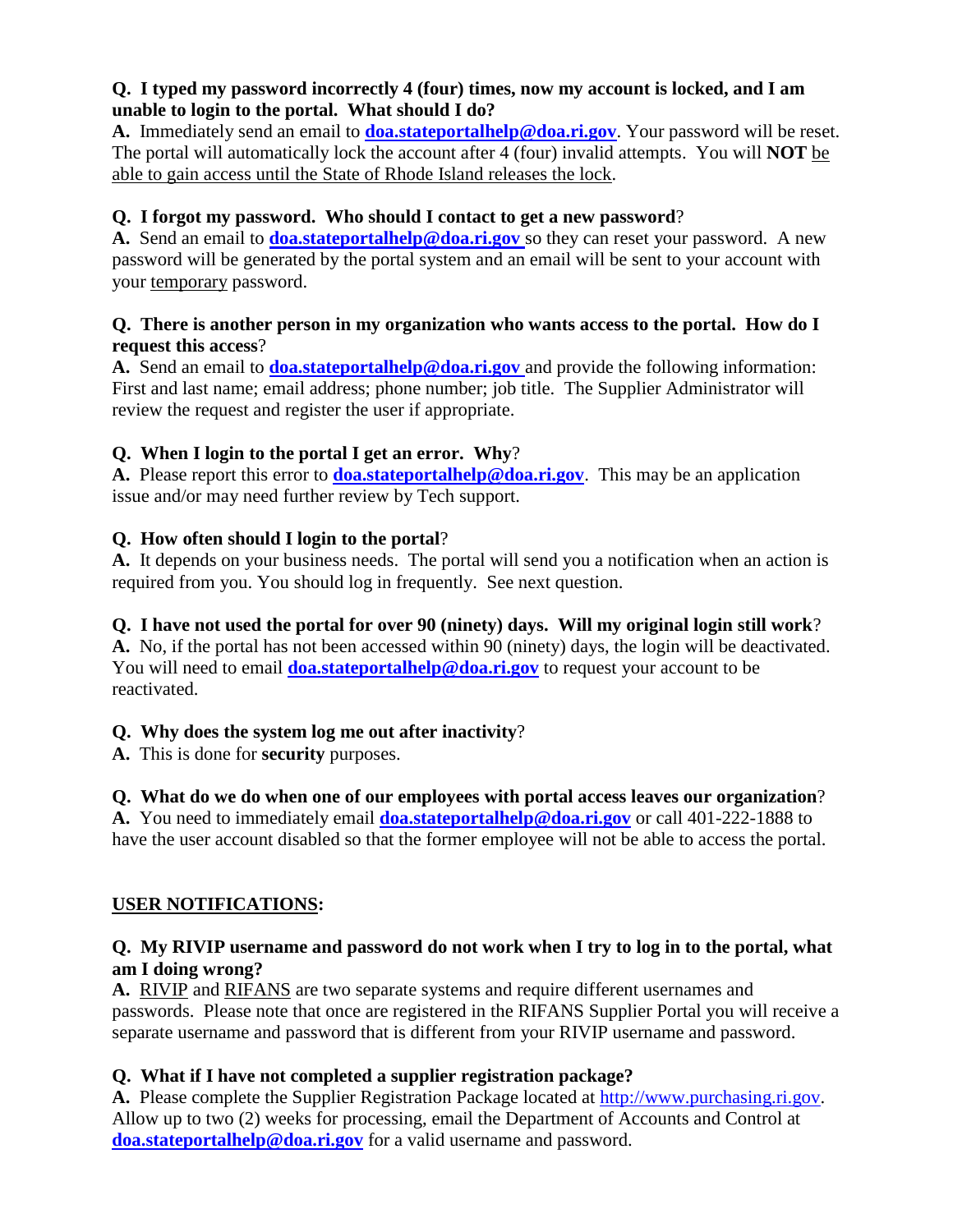## **Q. What is the difference between RIVIP and RIFANS**

**A.** RIVIP is the Rhode Island Vendor Information Program which allows for the downloading of posted bid opportunities. This is a separate system from the Rhode Island Financial and Accounting System (RIFANS) that includes the supplier portal and automatic bid notifications will be sent for those vendors who select their Products and Services.

## **Q. How can I view the notifications sent to me via the portal**?

**A.** On the RIFANS Supplier Portal Home Page under Worklist, click on the **Full List** Button and select the appropriate notification type from the drop-down list.

## **Q. Is it possible to have the email notifications sent to more than one email address**?

**A.** The RIFANS Supplier Portal sends workflow notifications to **all** registered email address (s) in the portal.

# **AUTOMATIC BID NOTIFICATIONS**

# **Q**. **Can I submit a Bid or Quote online**?

**A**. No quotes at this time. All Bids or RFQ's must be mailed in to the Purchasing Department. See website for more information [http://www.purchasing.ri.gov.](http://www.purchasing.ri.gov/)

## **Q. How do I sign up for automatic bid notifications**?

**A.** If you are an approved supplier doing business with the State of Rhode Island, please email the Department of Accounts & Control at **[doa.stateportalhelp@doa.ri.gov](mailto:doa.stateportalhelp@doa.ri.gov)**. They will send you a username and password via email to begin using the portal.

# **Q. What if I am not an approved supplier doing business with the State**?

**A.** If you are not an approved supplier, please register at [http://www.purchasing.ri.gov](http://www.purchasing.ri.gov/) and follow the link to download the "Complete Supplier Registration Package["](http://www.purchasing.ri.gov/RIFANSCoverPage.aspx). Instructions on where and to whom it should be mailed to will be provided in the package.

# **Q**. **Why can't I see the entire bid in the notification**?

**A**. The primary purpose of a bid notification is to let you know of an opportunity that might be of interest to you. The specifications are available in the portal, just in a different format than the RIVIP website.

## **Q**. **Why do I have to set up products and services (NIGP/Commodity Codes**)?

**A**. In order to receive automatic bid notifications, you must set up your commodity codes under **products and services**. Your commodity codes selections are particularly important. These are used for a variety of functions including automatically sending e-mails to registered suppliers regarding new RFQ opportunities.

## **Q**. **Who can help me choose my products and services (NIGP/Commodity Codes**)?

**A**. Since you know your business best, you are the best person to choose your products and services. The State of Rhode Island would not have that knowledge.

# **Q**. **Do I still need to check RIVIP**?

**A**. Yes, you still need to go to the RIVIP website for complete bid specifications and to submit a bid response.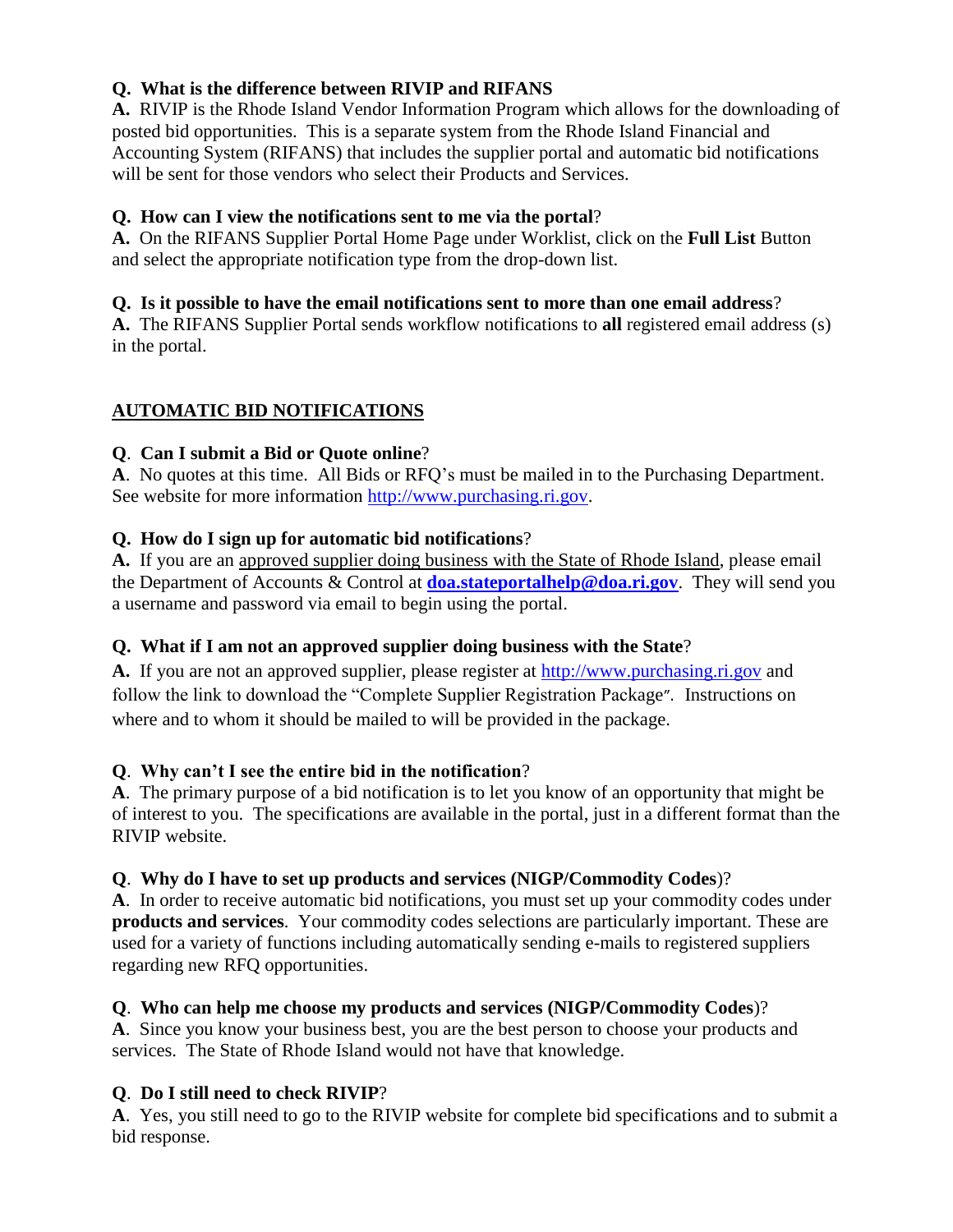# **Q**. **Who do I contact for bid issues or RIVIP issues**?

**A**. For questions on bids or RIVIP issues in general, please contact the RIVIP Help Desk at 401-222-3766.

## **Q**. **I am receiving too much email. What can I do**?

**A**. We suggest you use the HTML with attachments option only as the text version does not allow the display of certain links. Although there may be Yes/No "buttons" in the email, these are not functional; and you are still required to login to RIVIP or RIFANS to review documents. There is also an option to summarize email. We do not recommend that you chose the "do not send me email" option as this would prevent you from receiving automatic notifications on bid opportunities.

## **Q**. **How do I change the email preference**?

**A**. These options are found under the "preferences" link on the home page. It displays preferences. Go to the bottom of the page to "notifications", "email style". There is a dropdown menu that allows you to choose the different options. Once you choose that, you must click on the "Apply" button to apply and save your changes.

# **INVOICES and PAYMENTS:**

## **Q. Is there a format to enter invoices**?

**A.** The State of Rhode Island requests you use ALL CAPS when typing in the portal.

## **Q. Can I see the status of my invoice and if it has been paid**?

**A.** Yes, you can access the portal and review an invoice and its status from the Account tab.

# **Q. Do we have to use the portal to invoice the State of Rhode Island**?

**A.** You can use your current method of sending invoices to the State of Rhode Island. Currently the online invoice feature is only available to suppliers with purchase orders. The State of Rhode Island would like to encourage these suppliers to submit invoices through the portal.

# **Q. Can I process invoices in bulk?**

**A.** Yes, there is currently an upload process that is used thru text file or an Access Database can also be provided to the supplier. For more information email **[doa.stateportalhelp@doa.ri.gov](mailto:doa.stateportalhelp@doa.ri.gov)**.

## **Q. I created an invoice in the portal. I cannot find the invoice that I created when I search for invoices.**

**A.** Invoices created in the portal are automatically uploaded to RIFANS on a periodic basis. Invoices will not be visible until the upload process is complete.

# **Q. What happens if I can't see the invoice the next day**?

**A.** If an invoice fails validation or is rejected, it will not be visible in the portal. Email the Department of Accounts & Control at **[doa.stateportalhelp@doa.ri.gov](mailto:doa.stateportalhelp@doa.ri.gov)** for assistance.

## **Q. My invoice is on hold for quantity billed exceeds quantity received. What do I need to do**?

**A.** Items need to be received by the agency in the system before payment can be made. If items were shipped and payment is past-due, please contact the requisitioner.